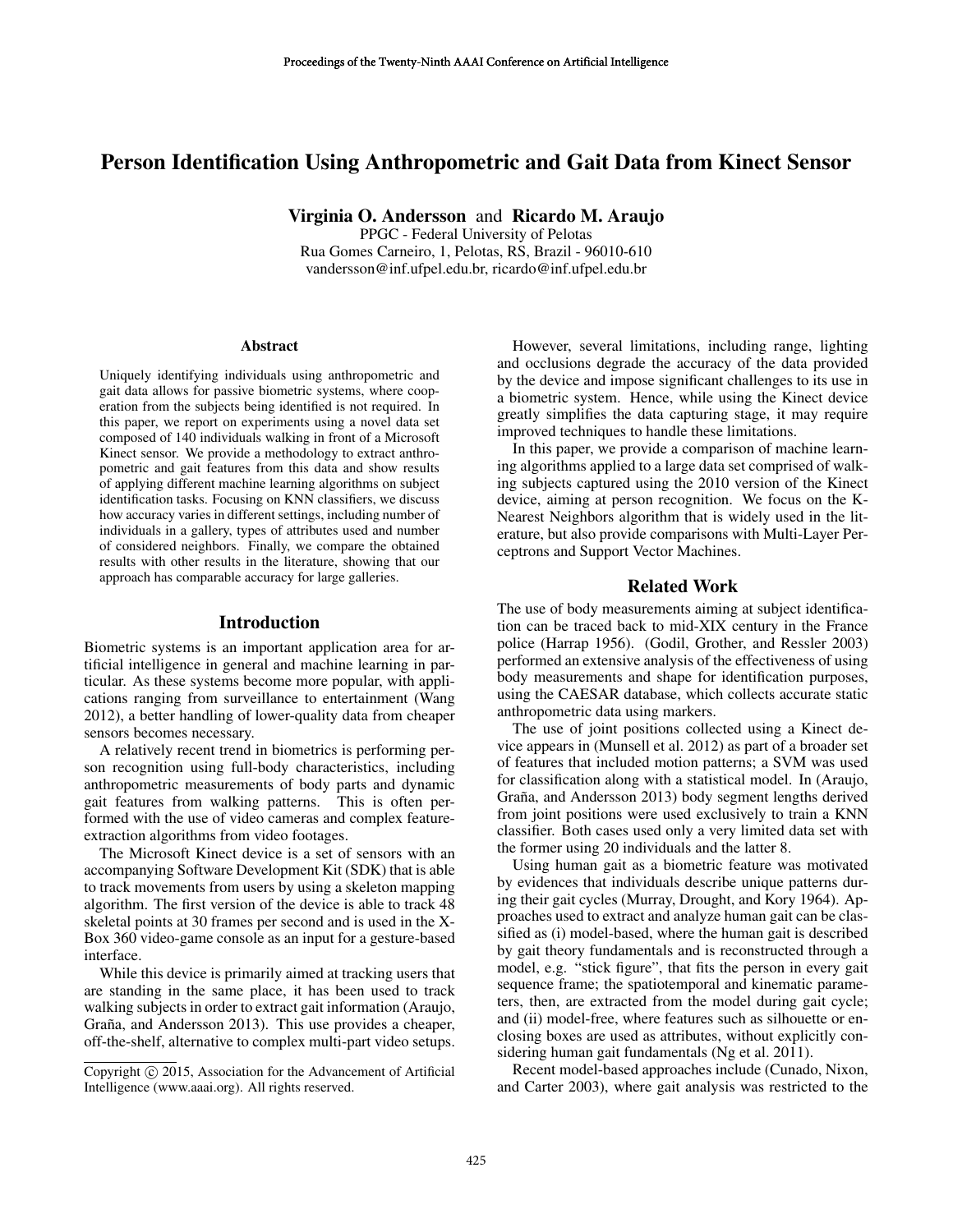use of sagital rotations of hips, knees, and ankles and a KNN classifier was used to perform person identification. KNN is also used in (Yoo and Nixon 2011), where a detailed method to extract simplified skeleton figures from videos is presented and gait features are extracted from these figures.

Model-free approaches include the concept of Gait Energy Images (Han and Bhanu 2006). In (Sivapalan et al. 2011), Gait Energy Volumes are proposed as an extension and a database containing depth information on 15 subjects walking towards a Kinect sensor is used to test the methodology, using an KNN-based approach.

In (Hofmann and Bachmann 2012), the authors proposed the use of Depth Gradient Histogram Energy Image to improve identification when many more subjects are being identified, reporting high accuracy (81%-92%) over a data set created using a Kinect sensor; however, the database used contains only very few gait cycles due to a fixed sensor placement and only depth and regular video data is used. Therefore this approach focused on generic object-motion characteristics, without considering gait signature information. Again, a KNN classifier is used.

Compared to previous approaches, the present paper makes use of a comprehensive (140 subjects) data set captured using a Kinect sensor, extends the attributes to include both body measurements and model-based gait information and provides more in-depth experiments using the data, including insights on the used machine learning classifiers.

# Methodology

### The Kinect Sensor

The Kinect device used in our experiments was the 2010 model for the X-Box 360 video-game console, connected through an adapter cable to a PC running the SDK version 1.0. This device is equipped with a RGB camera and a depth sensor composed of an infrared light emitter and a infraredsensitive camera.

A software library, called NUI API (Natural User Application Programming Interface), retrieves and process data from the sensors. This API is responsible for providing detailed information about the location, position and orientation of individuals located in front of the sensor. This information is provided to the application as a set of 48 threedimensional points called "skeleton points". These points approximate the main joints of human body and the actual position of the individual in front of the sensor.

The API provides data in the form of frames at the rate of 30 frames per second. Each frame contains an array containing all the extracted points at the moment of the capture.

### Capturing Methodology

Volunteers walked in front of the sensor in a semi-circular trajectory while data was being recorded. A spinning dish was used to help move the Kinect sensor to follow the person during the walk. This combination of trajectory and Kinect's pan camera movement allows several gait cycles to be captured per individual without distortions caused by subjects moving in or out of the sensor's field of view. Each subject executed five round trip free cadence walk, starting on

the left of the sensor, walking clockwise to the right of the sensor and then back.

The volunteers were recruited for the experiment at a university campus. The majority of subjects were college students, with ages between 17 and 35 years old. Each of the subjects that accepted to participate in the experiment provided gender, height and weight information. They were wearing light clothing, since the captures were conducted during summer. The captures were conducted in an empty classroom at day time with mostly artificial lighting. A total of 140 individuals were captured using the proposed methodology (95 men and 45 women). In most cases, each individual generated about 500 to 600 frames and completed between 6 and 12 gait cycles per walk.

Raw skeleton data often presents noise in the joint positions due to errors in the tracking process. In order to reduce this noise we applied an Auto Regressive Moving Average (ARMA) filter (Azimi 2012) with a window of size 8, set in an ad hoc fashion by observing a visual reconstruction of walks before and after the filter. This filter was applied to all walk samples before being used.

From the captured raw data, attributes were extracted for each walk, composing labeled examples where the label is an anonymized identifier of an individual. The attributes are divided in two sets: *gait attributes* and *anthropometric attributes*. In what follows we describe how each attribute is defined. The full data set is available at http://ricardoaraujo.net/kinect.

Gait Attributes Model-based gait analysis considers the human gait theory to help extract parameters from human walk. The angles described by the joints of the hips, knees and ankles, known as kinematic parameters, were calculated for each frame captured, using the pendulum model proposed in (Cunado, Nixon, and Carter 2003) and depicted in Figure 1 (b). Furthermore, we calculate the foot angle, described in (Murray, Drought, and Kory 1964), depicted in Figure 1 (c) and the spatiotemporal parameters described in (Yoo and Nixon 2011): the step length, stride length (or "gait cycle size"), cycle time and velocity.

As shown in Figure 1 (b), the angle  $\theta$  is formed during a gait cycle between the segments of the thigh and a projection of the hip. Between the leg and the knee projection the angle  $\gamma$  is defined;  $\alpha$  is the angle of the ankle rotation formed by the foot segment and the ankle projection and the foot angle  $\beta$  is formed by the opening of the foot in relation to the axis of the heel. These angles describe periodic curves during a walk, which can have useful characteristics for biometric recognition (Harrap 1956).

The periodic curves generated by the lower joint angles are composed by flexion and extension phases, visually noticed by peaks (flexion) and valleys (extension) (Murray, Drought, and Kory 1964). The arithmetic average and standard deviation were computed for the flexion peaks and extension valleys in order to characterize the curves of each individual. Lower and higher flexion peaks and extension valleys were treated separately, generating an arithmetic average and standard deviation for each high and low phase. Each lower joint was considered independent of the others,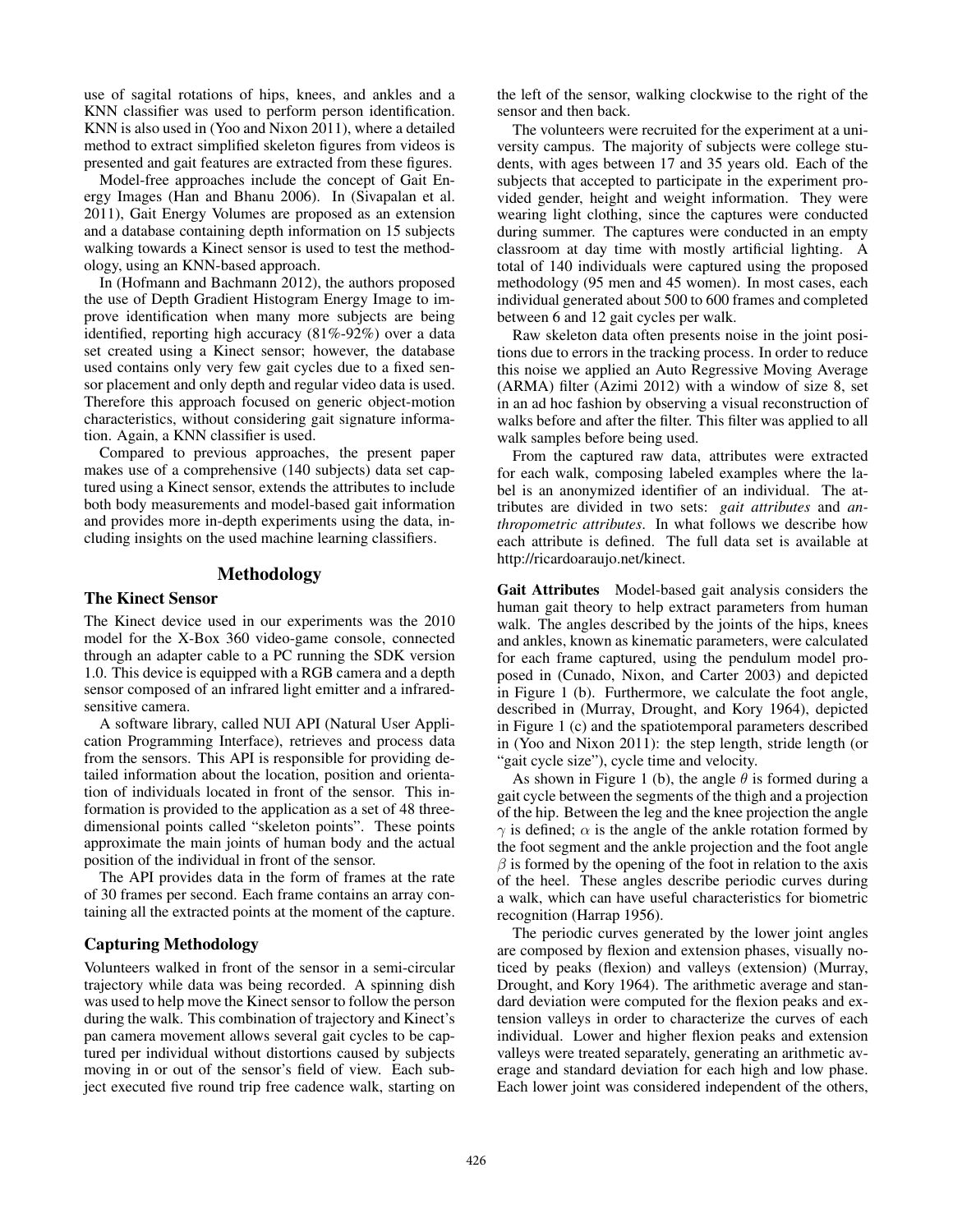

Figure 1: Angles tracked to compose gait attributes.

generating attributes equally independent.

Spatiotemporal parameters were calculated based on the step length and frame rate of the Kinect sensor. The step length was obtained by averaging the highest values of the difference between the right and left heels. In addition, we use as attributes the stride length (Eq. 1), average stride length over all  $n$  strides (Eq. 2), cycle time (Eq. 3) and velocity (Eq. 4). A total of 60 gait attributes were defined.

$$
strideLength = 2 * stepLength
$$
 (1)

$$
avgStrideLength = \sum_{i=1}^{n} \frac{strideLength}{n}
$$
 (2)

$$
cycleTime = \frac{avgCyclePeriod}{30} \tag{3}
$$

$$
velocity = \frac{avgStrideLength}{cycleTime}
$$
 (4)

Anthropometric Attributes For each frame captured the measurements of several body segments, shown in Figure 2, were calculated using the Euclidean distance between joints, in a similar fashion to the methodology employed in  $(Araujo, Graña, and Anderson 2013)$ . The subject's height was defined as the sum of the neck length, upper and lower spine length and the averages lengths of the left and right hips, thighs and lower legs.

The mean and standard deviation of each body segment and height over all frames of a walk were calculated. Measurements beyond two standard deviations from the mean were discarded and attributed to noise. The recalculated means for each part were used as attributes, totaling 20 anthropometric attributes.

### **Classifiers**

From our literature review, K-Nearest Neighbor (KNN) classifier is the most commonly used model in full-body biometrics, followed by Support Vector Machines (SVM). In this



Figure 2: Tracked joints (circles) and body segments used as attributes.

section, we compare these two models applied to our data set and, in addition, also Multi-Layer Perceptron (MLP).

Parameters for each algorithm were set by varying their values while trying to maximize the resulting accuracy using a 10-fold cross-validation (Mitchell 1997) over a smaller random validation subset composed of 20 users. The same number of evaluations was performed for each classifier. All attributes were normalized before use by mapping their values to the range  $\{-1, 1\}$ .

KNN was set to  $K = 5$ , Manhattan distance as the distance metric and distance weighting of  $1/d$ . For the MLP, we only considered networks with a single hidden layer and the number of hidden units was set to 40. Training was performed using the Backpropagation (Haykin 2008) algorithm with momentum set to 0.2, learning rate to 0.3 and 1000 maximum epochs. The SVM was trained using the Sequential Minimal Optimization (SMO) algorithm (Platt 1999), using a polynomial kernel and  $C = 100.0$ .

We use 10-fold cross-validation to validate the models with the above parameters i.e. the data set was randomly partitioned in 10 subsets and training was performed ten times, each time leaving one partition out of the training process, which was used for testing; the reported accuracies are the averages of these ten executions. When required, statistical significance tests are performed using a Wilcoxon signed-rank test (Wilcoxon 1945).

#### **Results**

# Classifiers Accuracy

Figure 3 plots accuracy data over the 10 validation folds for each algorithm and data set. Table 1 shows the mean values for each case.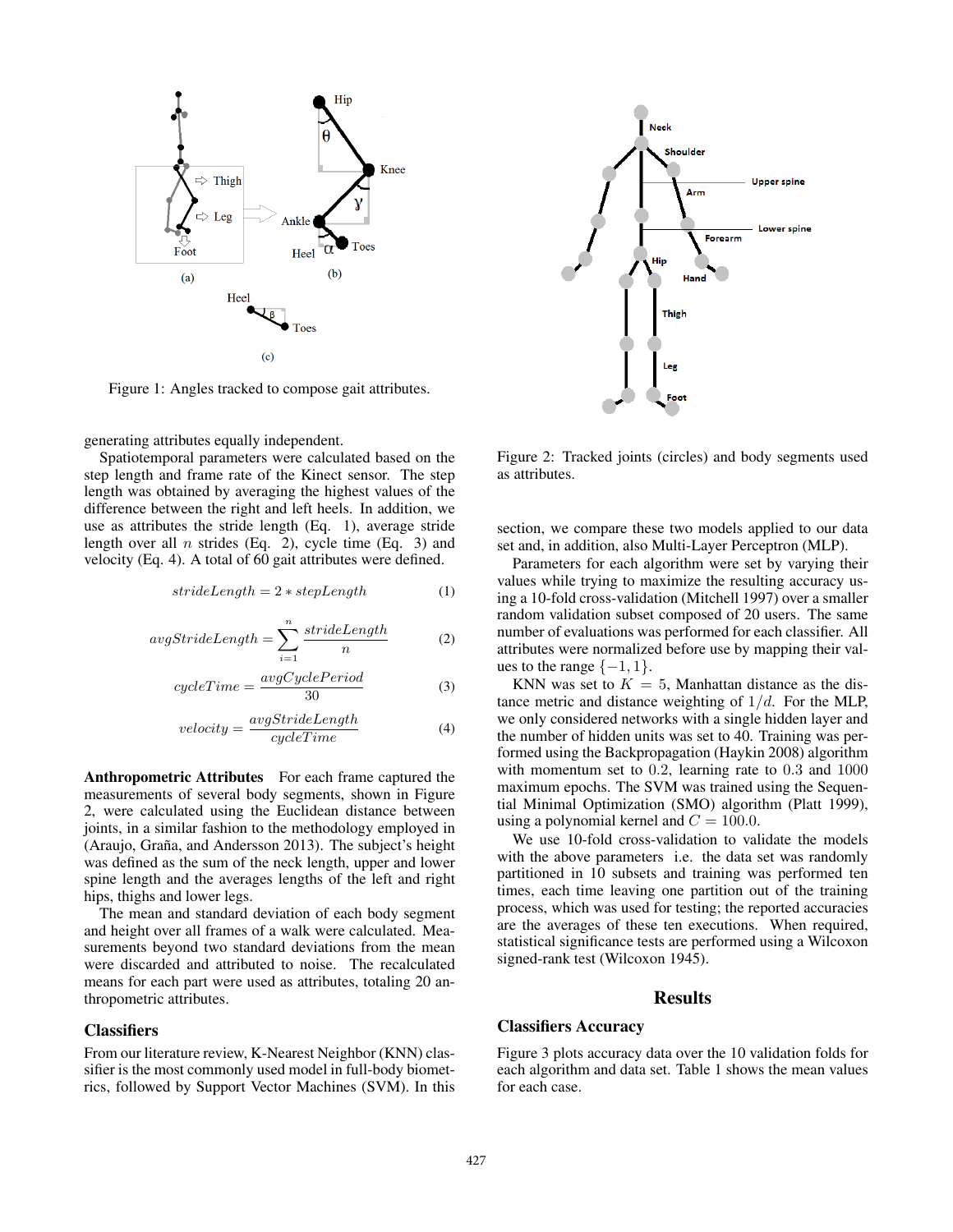

Figure 3: Accuracy boxplots for each classifier and different attributes.

Overall, we can observe that only using gait attributes leads to a poor performance, much worse than using only anthropometric attributes. Nonetheless, combining the two subsets allows for higher accuracy.

In all cases MLP performed consistently worse than KNN and SVM. When using all attributes, KNN and SVM performed about the same; the difference in the means is not statistically significant ( $p = 0.991$ ).

When considering only anthropometric attributes, KNN displayed slightly better mean, but not very statistically significant ( $p = 0.248$ ). The results for KNN are, however, more consistent, with smaller standard deviation and a higher median.

For gait attributes SVM has a small, but statistically significant ( $p = 0.032$ ), lead over KNN. It is also more consistent and has a higher median. While MLP still performs poorly over gait attributes, the difference is not as accentuated as for the other cases.

These results lead to the conclusion that KNN and SVM perform about equally well on the problem, but the chosen MLP performs considerably and consistently worse. This is consistent with the literature, where KNN and SVM are often used. The preference for KNN may be due to it being easy and fast to train, allowing for quicker experimentation.

The comparatively small increase in accuracy when combining both types of attributes shows that gait attributes do not provide much value beyond anthropometric attributes, an evidence that the two are somewhat correlated. It is clear that the latter is responsible for most of the response, with gait attributes contributing only an average of 3.3 percentage points. Nonetheless, gait attributes do show a measurable contribution and by themselves are reasonably useful (much better than random) for person identification.

Table 1: Classifiers' mean accuracy using different attributes. Bold text highlights the best values for each column.

| Classifier | Gait     | Anthropometric | All   |
|------------|----------|----------------|-------|
| <b>SVM</b> | $62.9\%$ | 84.7%          | 86.3% |
| <b>KNN</b> | 59.5%    | 85.4%          | 87.7% |
| MI P       | 59.2%    | 79.7%          | 84.7% |



Figure 4: Classifiers' average accuracy for different gallery sizes using all attributes. Error bars are 95% confidence intervals.

### Gallery Size

While the results in Table 1 are reasonable and useful for a number of application (possibly excluding strict authentication), they may seem worse than results presented in similar previous works - e.g. (Araujo, Graña, and Andersson 2013) where upwards of 98% accuracy was reported, but for only 9 subjects. One key missing aspect of these previous work is an account for how accuracy varies with the size of the gallery being identified.

Figure 4 shows how accuracy evolves when subjects in increasingly large galleries must be identified. Each point (except for 140) is the average over 10 galleries with the same size and randomly drawn from the complete data set. For very small galleries, accuracies are close to 98%, steadily converging to the results seen in Table 1.

Additionally, we can observe that KNN actually performs worse for small galleries, only becoming better than SVM and MLP when considering more than 20 individuals.

Figure 5 shows how accuracy vary for different gallery sizes and when using different attribute sets. Again we can observe that gait attributes are overall far less useful for the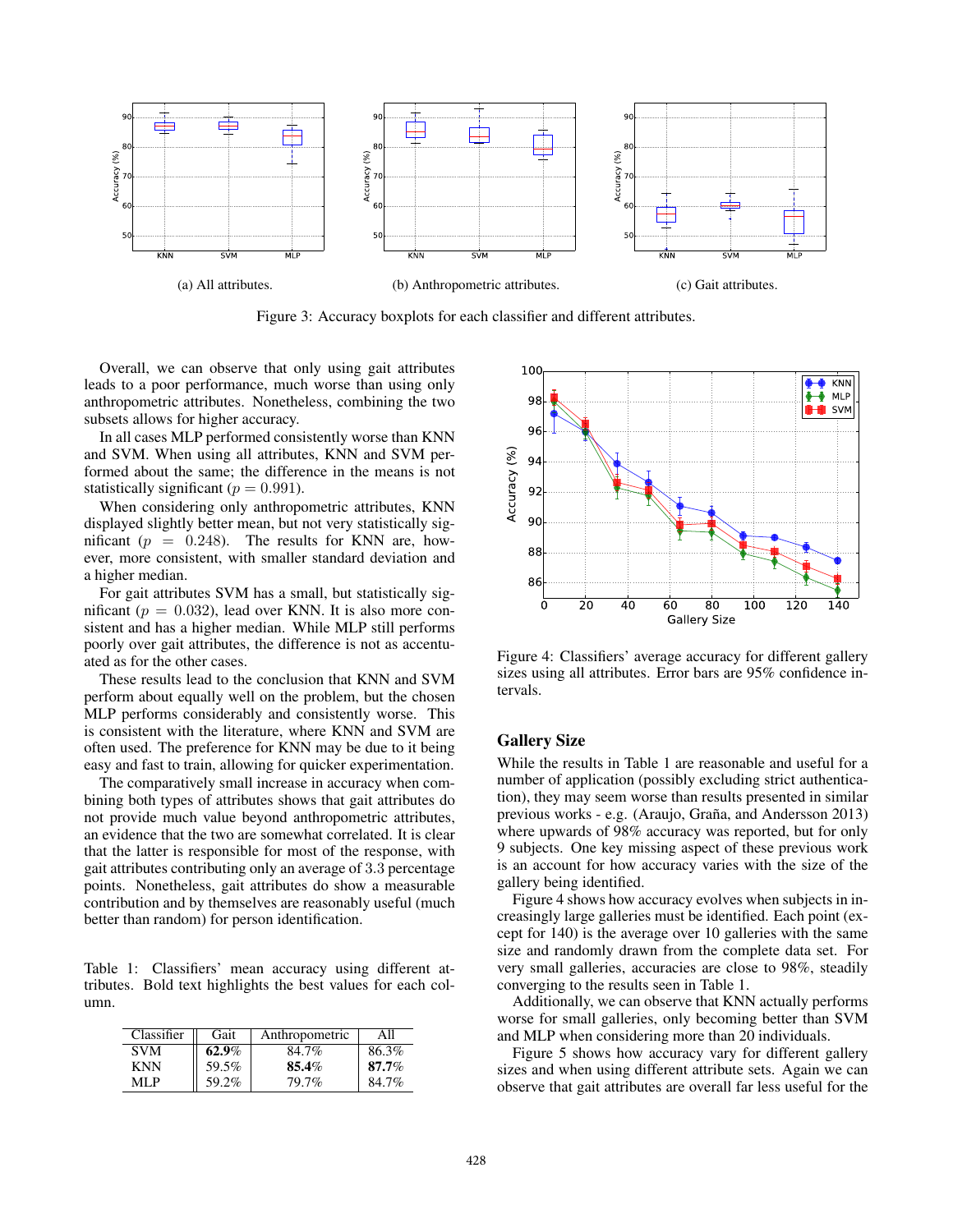task than anthropometric attributes. Nonetheless, for very small galleries ( $N = 5$  in the figure), using only gait attributes provides reasonable performance.

Accuracy using gait attributes degrades much faster when increasing gallery size. Nonetheless, it is for large galleries that using gait information in addition to anthropometric attributes is useful. For galleries of size 105 or less there are no statistically significant differences in accuracy between using gait information or not (assuming significance level of 0.05) but there are significant, if rather small, differences for larger galleries.



Figure 5: Average KNN accuracy for different gallery sizes and different attribute sets. Error bars represent 95% confidence intervals.

#### Number of Neighbors

While we used the same value of  $K$  for all gallery sizes when using KNN classifier, one may consider how this parameter affects overall performance. In order to provide an answer, for each gallery size we varied the value of K from 1 to 101 (or the maximum number of individuals in the gallery; odd values only were considered) and measured the resulting performance for each  $K$ , again as an average over 10 folds using cross-validation.

Figure 6 shows the best  $K$  for each gallery size, along with the accuracy obtained when using the best  $K$ . While the data is noisy, the general trend is clear: larger galleries benefit from larger values of  $K$  but these values do not vary considerably. Going from a gallery of 10 individuals to 140 individuals only increases the value of  $K$  from 1 to 5, a twostep change. The average improvement over a fixed  $K = 5$ was of 0.6 percentage point.

Even though the best  $K$  varies little with gallery size, this parameter does have a strong effect in accuracy. Figure 7 shows how accuracy varies with  $K$  for different gallery sizes. Increasing  $K$  beyond the optimal value leads to an almost linear decrease in accuracy. This shows that accuracy is quite sensitive to  $K$ , even though the differences in optimal values for different gallery sizes do not vary significantly; hence, knowing the optimal value for some sizes allows for



Figure 6: Best found  $K$  and KNN accuracy with best  $K$  for different gallery sizes.



Figure 7: KNN accuracy for different values of  $K$  and two gallery sizes.

a quick search for optimal values for other sizes, since there seems to be no need for an exhaustive search over a wide range of values. A gradient search should suffice in finding this parameter.

#### Comparison to Other Approaches

Figure 6 allows for a rough comparison with previous similar works. For instance, (Yoo and Nixon 2011), using regular video cameras to extract 2D stick-figures information from individuals, reports an accuracy of 84.0% using KNN to classify 100 individuals, against 89.4% using our methodology and data set. However, they also report a 96.7% accuracy using 30 individuals, while ours is of 94.0%, an evidence that the adequacy of a methodology, including the chosen classifier and attributes, is conditional on the number of individuals being identified.

In (Hofmann and Bachmann 2012), only images' energies are used for identification - i.e. it does not try to reconstruct a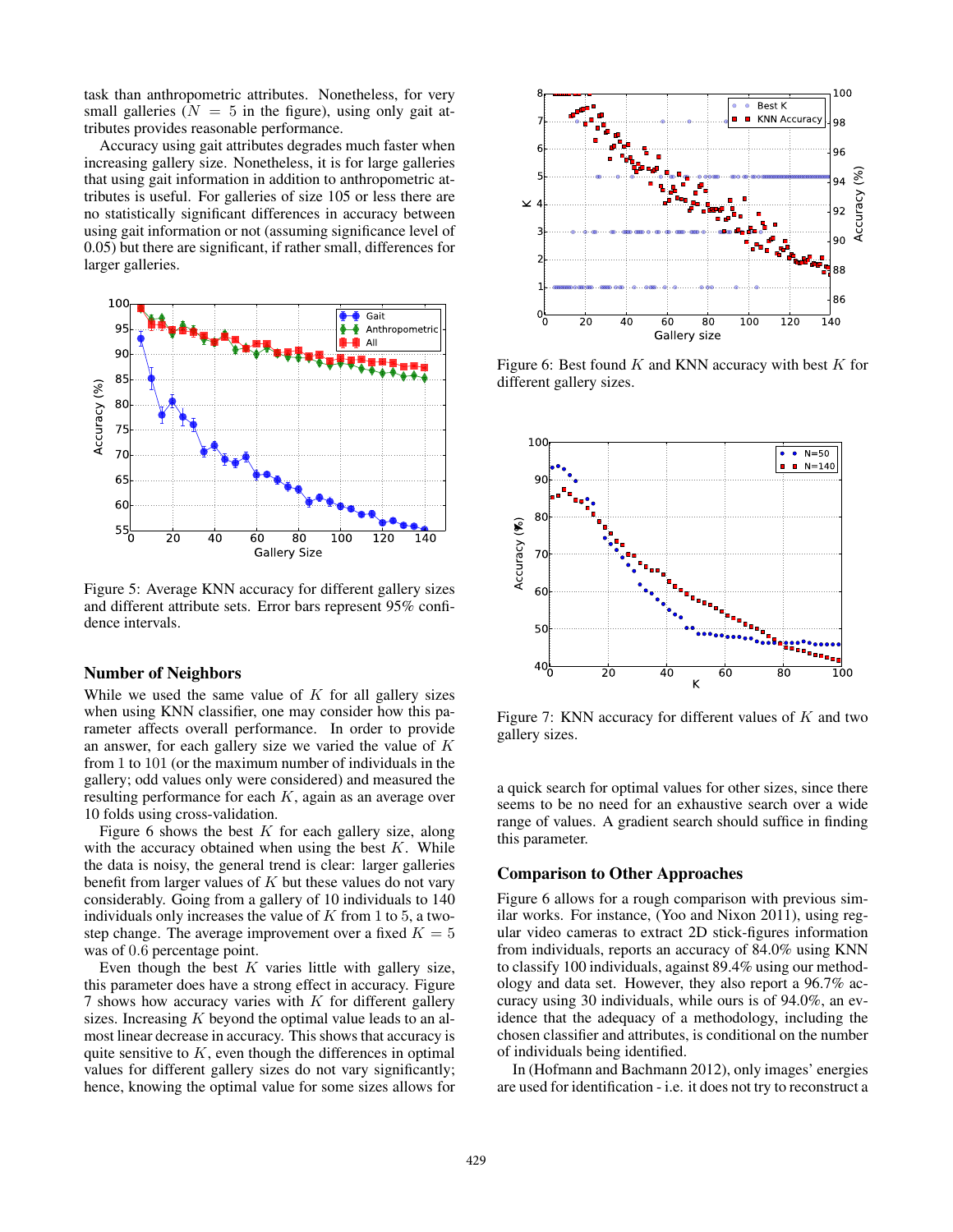Table 2: Attributes selected from a Correlation-based Feature Subset Selection and how much removing each of the set affects KNN accuracy, in percentage points.

| Attribute               | Average Accuracy Change |  |
|-------------------------|-------------------------|--|
| Stride Length (gait)    | $-4.4\%$                |  |
| <b>Right Foot</b>       | $-3.2\%$                |  |
| <b>Right Hand</b>       | $-2.9\%$                |  |
| Neck                    | $-2.6%$                 |  |
| <b>Upper Spine</b>      | $-1.9\%$                |  |
| Right Shoulder          | $-1.7\%$                |  |
| Left Hip                | $-1.7\%$                |  |
| Height                  | $-1.4%$                 |  |
| Right Leg               | $-1.3\%$                |  |
| Left Angle Peaks (gait) | $-0.7\%$                |  |
| Left Forearm            | $-0.6%$                 |  |
| Right Thigh             | $-0.6%$                 |  |
| Left Thigh              | $0.0\%$                 |  |
| Left Leg                | $0.0\%$                 |  |

skeleton model from video images - and an 81.0% accuracy is reported for 176 individuals. While a more direct comparison is not possible given our more limited data set, fitting an exponential function to Figure 6, yields a projection of 84.5% for this same gallery size.

### Relevant Attributes

The complete data set contains a total 80 attributes. In the provided experiments, all were used, but such large number of attributes lead to high computational requirements and may reduce accuracy if many attributes are irrelevant.

In order to better understand the role each attribute has in the obtained results, we applied a correlation-based feature subset selection (Hall 1998) to the data. The resulting subset contains only 14 attributes, shown in Table 2. While using this subset does not improve accuracy, it only performs an average of 0.1 percentage point worse when compared to the case where all attributes are provided.

It is also possible to observe that 12 of the 14 selected attributes are anthropometric and only 2 are related to gait. This reinforces our previous observation that gait features are largely correlated to anthropometric features but less reliable for identification. Nonetheless, Step Length, a gait attribute, provides the largest drop in accuracy when individually removed from this set.

### **Conclusions**

We reported on the ability of different classifiers to discriminate walking individuals tracked by a Microsoft Kinect device, aiming at composing a full-body person identification system. In order to do so, we detailed how attributes could be extracted from the raw data and categorized these attributes as based on static body measurements (anthropometric) or motion patterns (gait). A data set composed of 140 subjects was used and three classifiers were tested (KNN,MLP and SVM).

The main contribution of this paper was to provide a set of simulations that allowed for the comparison between commonly used classifiers applied to a novel biometric data set. The experiments considered several different conditions, notably different gallery sizes and different combinations of attributes.

Our results showed that the defined gait attributes are less useful than anthropometric attributes when each is used separately; accuracies using only gait also fall faster as gallery size is increased. However, combining the two attribute types allows for higher accuracies when the number of subjects is large enough. By reducing the dimensionality of the data, we showed evidences that a very compact set of attributes is enough to ensure high accuracy and that in this smaller set, gait information is very relevant.

When comparing the classifiers, our results showed evidences that KNN and SVM display similar accuracies, while MLP perform considerably worse for all tested variations of attributes, with the exception of very small galleries. Focusing on KNN, we showed that the number of neighbors  $(K)$ does not vary considerably when very different gallery sizes are used. In addition, our best results are generally comparable to accuracies reported in the literature, but the comparison methodology does not allow for stronger claims.

In conclusion, a full-body person identification system was shown to be viable using data from a Kinect device and the proposed methodology, but the observed accuracies are not high enough for critical applications, suggesting that this approach should be used as a complement to other techniques (e.g. face recognition).

Future work include finding and testing better gait-based attributes that can be easily inferred from Kinect data and testing the trained classifiers in real-world uncontrolled scenarios.

# Acknowledgments

This work is supported by CNPq (Brazilian National Research Council) through grant number 477937/2012-8.

### **References**

Araujo, R. M.; Graña, G.; and Andersson, V. 2013. Towards skeleton biometric identification using the microsoft kinect sensor. In *the 28th Annual ACM Symposium*, 21–26. New York, New York, USA: ACM Press.

Azimi, M. 2012. Skeleton joint smoothing white paper. Technical report, Microsoft Inc.

Cunado, D.; Nixon, M. S.; and Carter, J. N. 2003. Automatic extraction and description of human gait models for recognition purposes. *Computer Vision and Image Understanding* 90(1):1–41.

Godil, A.; Grother, P.; and Ressler, S. 2003. Human identification from body shape. In *Proceedings of the 4th International Conference on 3D Digital Imaging and Modeling*, 1–7. IEEE Computer Society Press.

Hall, M. A. 1998. *Correlation-based Feature Subset Selection for Machine Learning*. Ph.D. Dissertation, University of Waikato, Hamilton, New Zealand.

Han, J., and Bhanu, B. 2006. Individual recognition using gait energy image. *IEEE Transactions on Pattern Analysis and Machine Intelligence* 28(2):316–322.